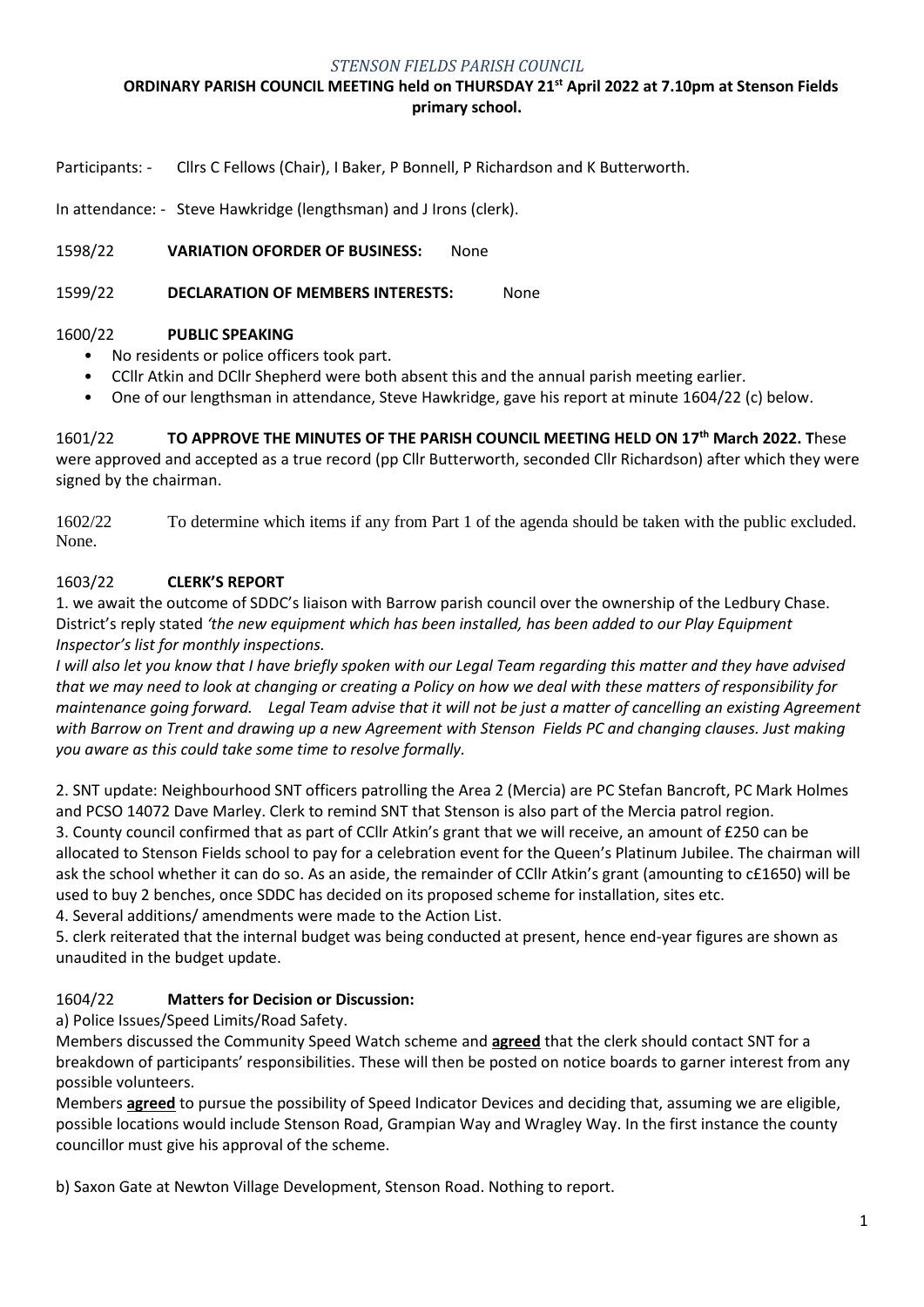c) Lengthsmen Scheme. Steve Hawkridge reported the following (in italics): *Report 21/04/22*

*Vandalised matting around the old slide at Goathland Road park was reported and replaced by district council. Vandalised matting around a piece of new equipment done this week has a crime number of 22000222866 was reported on Wednesday to SNT. Also reported to parks department who didn't know was responsible for the equipment.*

*Slimming World notice boards appearing again in our area.* Clerk to raise this with Slimming World and copy DCllr Shepherd.

*In March a clothes bank container appeared on the edge of Pilgrims Way park.* Clerk to ask Clean Team to arrange removal.

*No repair or replacement of the bins at Goathland Road park.* Clerk to ask SDDC when it will place new bins here. Steve and Jane are on holiday from  $21^{st}$  to  $28^{th}$  May.

Besides the above, he and Jane had produced a list of repairs/ issues (potholes, weeds etc) that they had most usefully reported to the '*fix my street'* website. He will continue to report graffiti to SNT which should encourage them to investigate these matters.

The chairman thanked Steve for his report and his submissions to '*fix my street'*.

d) Environmental issues (Biffa, trees, bulbs, bins etc). a section of the fence on Stenson Road, near the balancing pond on the new estate, is missing. **Resolved:** Clerk to ask DCllr Shepherd whether he can request a reinstatement from the developers.

e) To discuss either possible installation of public benches on Wragley Way & elsewhere and/or a children's fitness facility. Discussed briefly above although benches are still dependent on SDDC's proposed scheme. Assuming this comes to fruition, clerk to ask whether it will attach a plaque to any of them commemorating the Queen's Jubilee. Another or additional option is to place one on a tree.

f) suitable site for placing a dog bin and possibility of placing a bench near the 5-a-side pitch on Fox Close. **Resolved:** held over to the next meeting.

g) to consider this year's SDDC concurrent functions increased grant award and the updated budget. As mentioned above year-end figures are shown as unaudited in the budget update. At present, council has an underspend of the allocated s136 grant funds of c£9k; most of this may be spent on the SID devices, assuming we are eligible, and if SDDC permit this underspend to be held over from last year.

h) Consider use of the £250 contribution offered by county council to celebrate the Queen's Platinum Jubilee. As mentioned above this should be destined for the school.

## 1605/22 **PLANNING**

## **To consider planning application**:

DMPA/2022/0304 - The erection of boundary fence at 10 Sundew Court, Stenson Fields. **Resolved:** no objection.

#### **Decisions:**

DMPA/2022/0137 - The erection of a single storey rear extension at 3 Witton Court, Stenson Fields. Approved subject to conditions.

DMOT/2022/0401 - Consultation from the County Council on application ref. CD9/0222/33 seeking permission for the installation of a timber gazebo at Stenson Fields Primary Community School, Goathland Road, Stenson Fields. No objection from either SDDC or this council.

DMPA/2022/0108 - Removal of existing conservatory and replace with the erection of a two-storey extension and alterations at 22 Pilgrims Way, Stenson Fields. Approved subject to conditions.

Clerk received a query from a resident of Lundie Close asking of the possibility of extending his garden and boundary fence. He has already contacted SDDC and received an incomplete reply. **Resolved:** clerk to contact the planning department to clarify the options open to the resident.

On another point, clerk to ask DCllr Shepherd to enquire with planning whether it resolved the issue regarding the removal of 2 silver birch trees on Wragley Way.